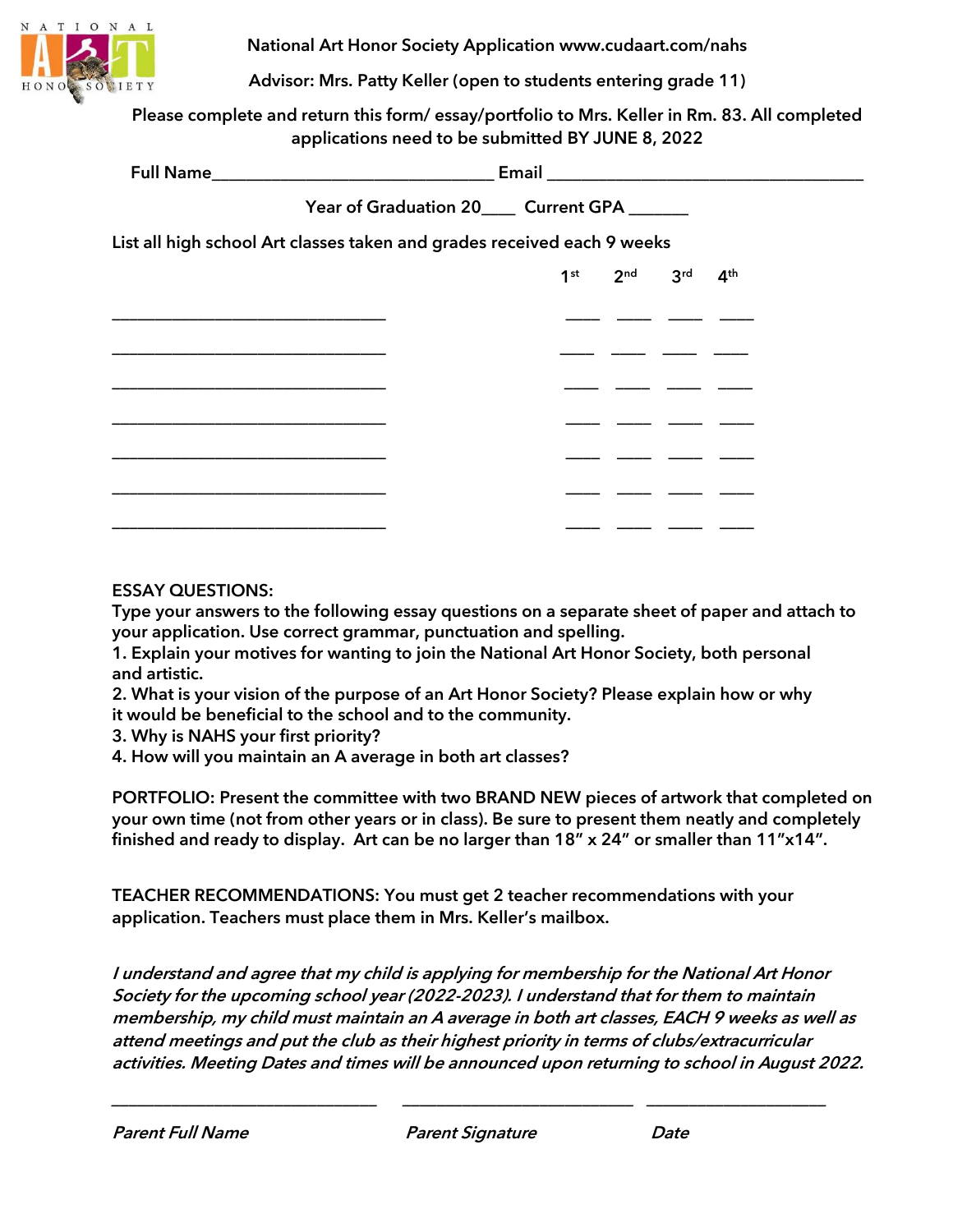

## TEACHER RECOMMENDATION FORM NATIONAL ART HONOR SOCIETY - MRS. PATTY KELLER RM. 83

## (PLEASE LEAVE IN MR S. KELLER'S MAILBOX, DO NOT GIVE BACK TO THE STUDENT)

| Grades for each 9 weeks in your class:                                                                     |  |  |                                   |                 |  |  |
|------------------------------------------------------------------------------------------------------------|--|--|-----------------------------------|-----------------|--|--|
|                                                                                                            |  |  | $1^{st}$ 2 <sup>nd</sup> $3^{rd}$ | $4^{\text{th}}$ |  |  |
| Overall conduct grade:________                                                                             |  |  |                                   |                 |  |  |
| Please rate the student in each area by circling the appropriate number.<br>(1-unacceptable, 10-excellent) |  |  |                                   |                 |  |  |
| Responsible 1 2 3 4 5 6 7 8 9 10                                                                           |  |  |                                   |                 |  |  |
| Resourceful 1 2 3 4 5 6 7 8 9 10                                                                           |  |  |                                   |                 |  |  |
| Cooperative 1 2 3 4 5 6 7 8 9 10                                                                           |  |  |                                   |                 |  |  |
| Reliable 1 2 3 4 5 6 7 8 9 10                                                                              |  |  |                                   |                 |  |  |
| Leadership 1 2 3 4 5 6 7 8 9 10                                                                            |  |  |                                   |                 |  |  |
| Consistency 1 2 3 4 5 6 7 8 9 10                                                                           |  |  |                                   |                 |  |  |
| Respectful 1 2 3 4 5 6 7 8 9 10                                                                            |  |  |                                   |                 |  |  |
| Maturity 1 2 3 4 5 6 7 8 9 10                                                                              |  |  |                                   |                 |  |  |
| Preparedness 1 2 3 4 5 6 7 8 9 10                                                                          |  |  |                                   |                 |  |  |
|                                                                                                            |  |  |                                   |                 |  |  |

Does this student possess any particular qualities that you feel he/ she needs to work on?

\_\_\_\_\_\_\_\_\_\_\_\_\_\_\_\_\_\_\_\_\_\_\_\_\_\_\_\_\_\_\_\_\_\_\_\_\_\_\_\_\_\_\_\_\_\_\_\_\_\_\_\_\_\_\_\_\_\_\_\_\_\_\_\_\_\_\_\_\_\_\_\_\_\_\_\_\_\_\_\_\_\_\_\_\_\_\_ \_\_\_\_\_\_\_\_\_\_\_\_\_\_\_\_\_\_\_\_\_\_\_\_\_\_\_\_\_\_\_\_\_\_\_\_\_\_\_\_\_\_\_\_\_\_\_\_\_\_\_\_\_\_\_\_\_\_\_\_\_\_\_\_\_\_\_\_\_\_\_\_\_\_\_\_\_\_\_\_\_\_\_\_\_\_\_ \_\_\_\_\_\_\_\_\_\_\_\_\_\_\_\_\_\_\_\_\_\_\_\_\_\_\_\_\_\_\_\_\_\_\_\_\_\_\_\_\_\_\_\_\_\_\_\_\_\_\_\_\_\_\_\_\_\_\_\_\_\_\_\_\_\_\_\_\_\_\_\_\_\_\_\_\_\_\_\_\_\_\_\_\_\_\_

\_\_\_\_\_\_\_\_\_\_\_\_\_\_\_\_\_\_\_\_\_\_\_\_ \_\_\_\_\_\_\_\_\_\_\_\_\_\_\_\_\_\_\_\_\_\_\_\_\_\_\_\_\_\_ \_\_\_\_\_\_\_\_\_\_\_\_\_\_\_\_\_\_\_

Teacher Name Teacher Signature Date